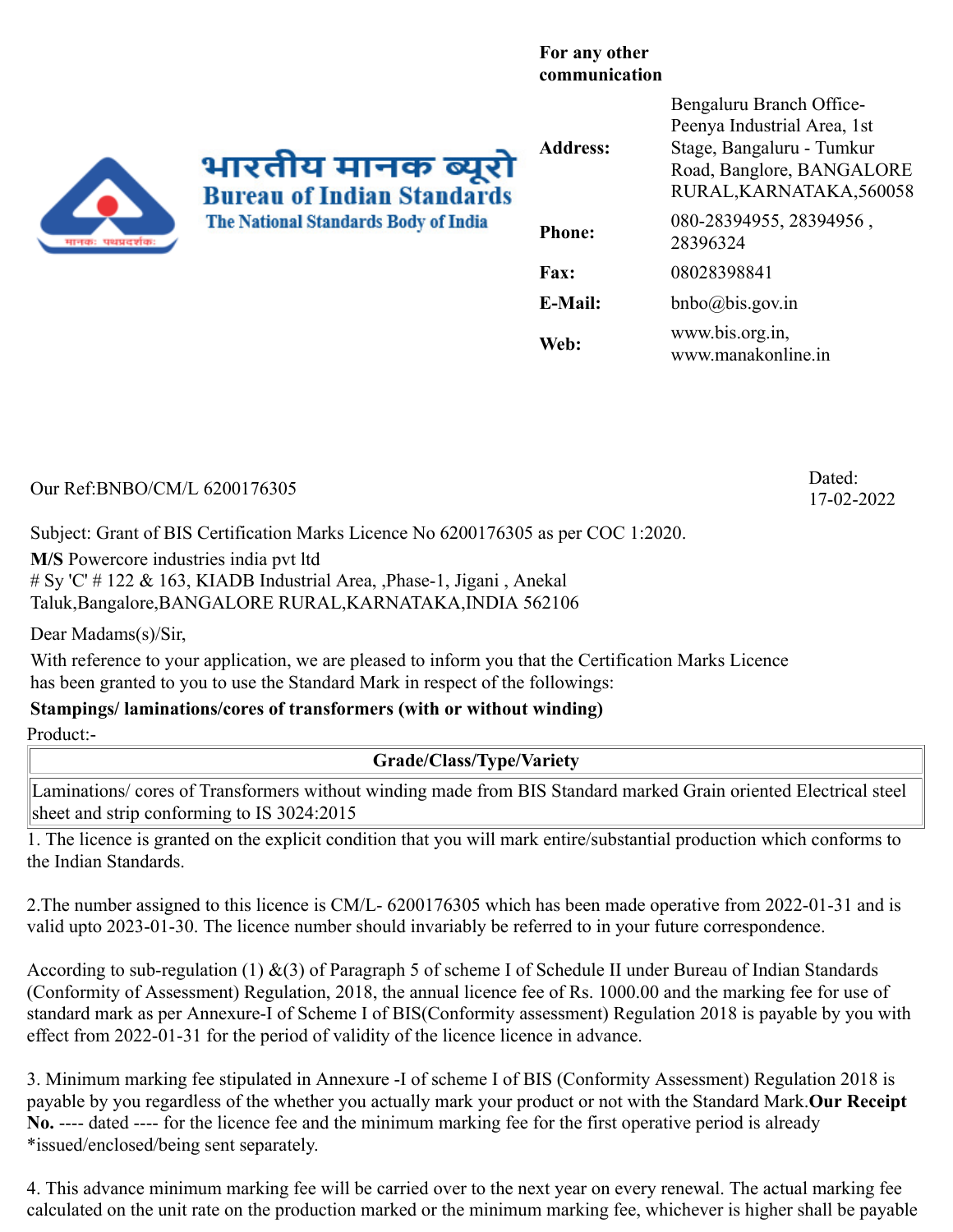by you at the time of renewal.

5.With a view to streamlining the reporting of quantity marked, calculation and collection of marking fee on the unit rate basis, fees will be calculated on the production marked during the first nine months of operation of the licence at the time of first renewal, and on the production marked during twelve months comprising the last three months of the previous operative year and the first nine months of the current operative year, at the time of the second and subsequent renewals. In case the licence expires, the entire production marked till the expiry date shall be taken into account for calculating the marking fee payable.

6.The Scheme of Testing and Inspection submitted by you and agrred by BIS or the Scheme of Testing and Inspection as specified by BIS will have to be implemented by your organization strictly and completely. This supervision of the operation of the Scheme shall be done by a person responsible for the quality control function in your organization. Kindly inform us the name and designation of the person who will be held responsible for the operation and maintenance of the Scheme. Any future change in this respect will have to be communicated by you to us as and when these take place.

7.We are enclosing a sheet giving the preferred dimensions of the Standard Mark to enable you to prepare the designs of the Standard Mark for marking the above product Photographic reduction in any size is permissible. This will ensure the relative proportions of the different dimensions maintained. Preferred dimensions be used as far as possible.

8.On commencement of marking of your product for which you are licensed, you may advertise your product with Standard Mark in various media only during the validity of your licence. The use of Standard Mark on letterheads and publicity literature will be permitted only on receipt of your assurance that in the event of cancellation or lapsing of your licence, the Standard Mark on your letterheads, publicity literatures etc. will be destroyed/obliterated.

9. This licence is granted for your factory situated at # Sy 'C' # 122 & 163, KIADB Industrial Area, ,Phase-1, Jigani, Anekal Taluk,Bangalore,BANGALORE RURAL,KARNATAKA,INDIA 562106. Privileges under the licence shall not be exercised by any other firm company/factory etc. This licence is not transferable in the event of shifting the manufacturing and testing equipment from the licensed premises to some other place, use of Standard Mark shall be stopped till the new premises are inspected and found to be satisfactory by us in respect of manufacturing and testing facilities available there and the address of the new premises is endorsed in the licence..

Thanking You,

Signature of Designated authority

Name Patnala Prem Sajani

Designation SCIENTIST-D

Encl:As above (\*strike out whichever is not applicable)

------------------------------हिंदी लेटर अभी उपलब्ध नहीं है----------------------------

Manak Bhavan, 9 Bahadur Shah Zafar Marg, New Delhi 110002. ,9 Bahadur Shah Zafar Marg, ,DELHI,110002